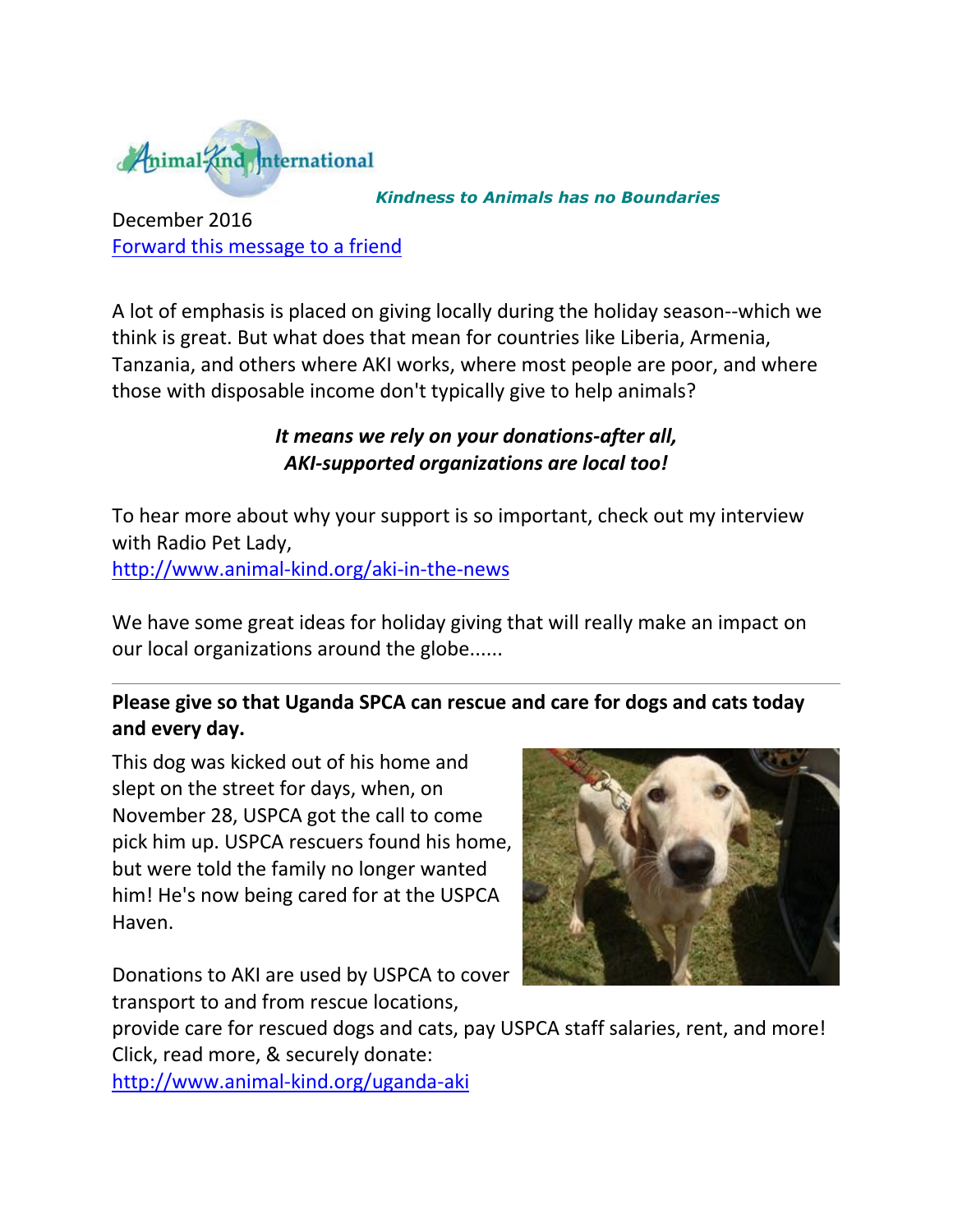#### **Let me know if this is a holiday gift donation (contact info below) and we'll send an extra special note. THANK YOU!**

# **Please give so that Uganda SPCA can purchase land for a "state of the art" sanctuary.**

Every day USPCA staff are called to rescue dogs and cats, and most are taken to the USPCA's Haven, the only shelter in Uganda (right). The USPCA is in desperate need of a larger sanctuary space, one that they own rather than rent, one that can accommodate more animals and volunteers.



This isn't a decision reached lightly. The USPCA is now 20 years old and has a long life

ahead. To continue to serve the growing human and animal population, the USPCA needs to grow.

We started a crowdfunding project on GlobalGiving (more below on our strategy to raise money for the USPCA Haven). Your holiday donation will bring smiles to the dogs, cats, staff, and volunteers at The Haven.

### [https://www.globalgiving.org/projects/transform-ugandas-only-animal-shelter](http://cts.vresp.com/c/?AnimalKindInternatio/9b3d1eb5ee/f33df9aebc/832212e80d)[the-haven/](http://cts.vresp.com/c/?AnimalKindInternatio/9b3d1eb5ee/f33df9aebc/832212e80d) **Please make sure to notify me if this is a gift donation.**

**THANK YOU!**

# **Please give so that Ghana SPCA can take humane ed students on field trips where they learn about animals.**

GSPCA's humane ed program reaches about 1000 students a year, but most didn't get any hands-on experience with animals until-with AKI support- GSPCA began taking students on field trips.

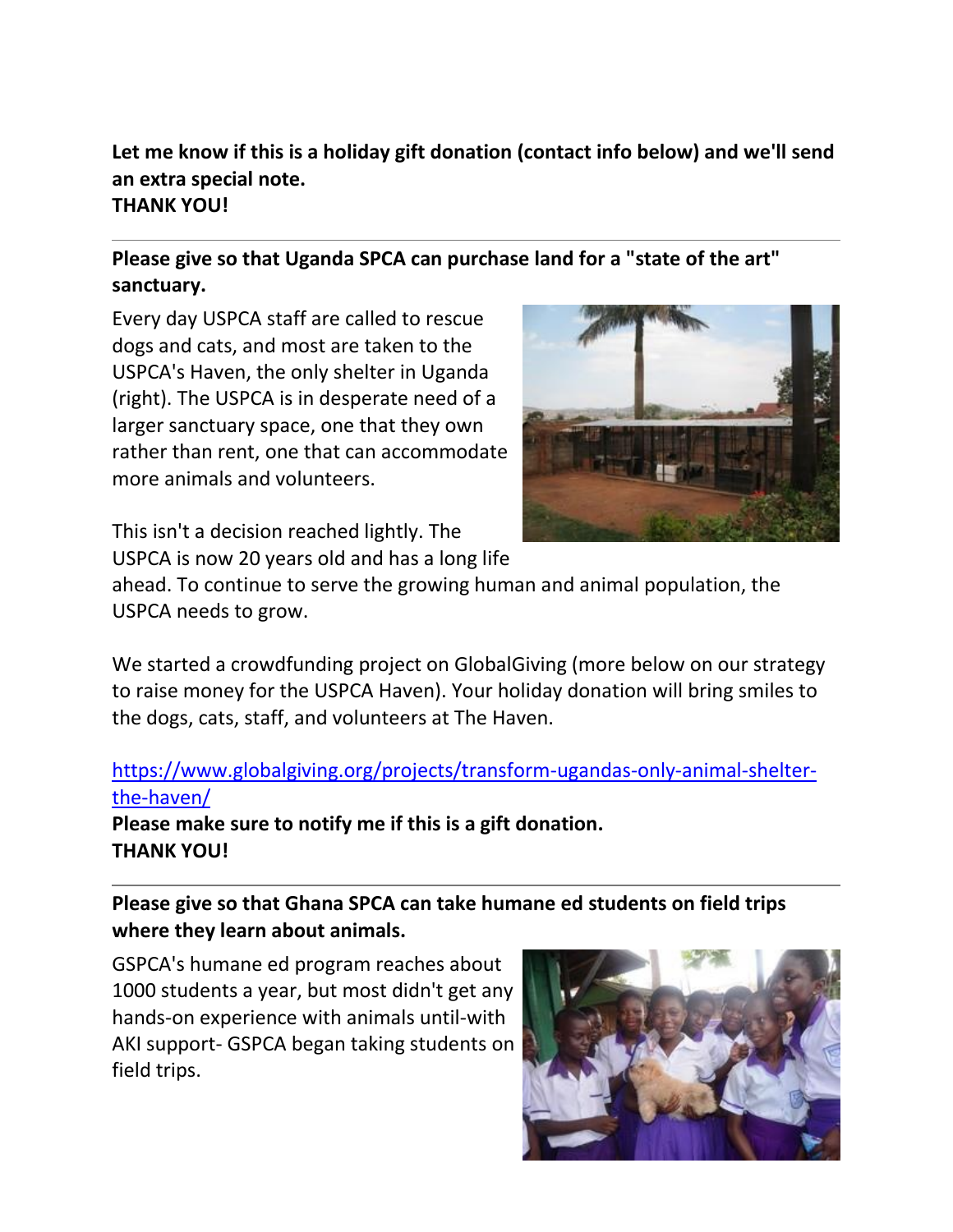For the November field trip (right), GSPCA took students from 2 schools to Village Pets and Gardens in Dzowulo, a suburb of Accra. Yes, that's a real dog, and I bet that's the 1st time these students ever touched a little fuzzy dog like that. Imagine what an experience that was, and what a great impact that will have!

Click, read more, and securely donate here, [http://www.animal-kind.org/aki-ghana](http://cts.vresp.com/c/?AnimalKindInternatio/9b3d1eb5ee/f33df9aebc/a9daf32458) **IS THIS A GIFT DONATION? LET ME KNOW! THANK YOU!** 

**Please give so Erika & her team can continue to help dogs and cats in Katutura, a poor township outside of Windhoek, Namibia, where there is no local vet care available.**

Erika wrote: *We went dipping and feeding again on Saturday. Just before we finished an elderly lady came with her injured dog and asked if we could help the dog. The dog was bitten quite badly. I took her to the vet, they treated her, and spayed her. There were three boys who brought their dog for dipping and asked whether we could arrange that he will be "fixed". And another woman brought 4 kittens and asked whether we could spay* 



*the mother. They really need our help here. I said that I'll pay for the spays and the dog which had been bitten.* 

Besides bake sales and other small fund raisers, all the funding for Erika's Katutura team is from AKI donors! To help in Katutura, Namibia, click, read, and securely donate:

[http://www.animal-kind.org/aki-namibia](http://cts.vresp.com/c/?AnimalKindInternatio/9b3d1eb5ee/f33df9aebc/0eb912eecc) **THANK YOU! AND LET ME KNOW IF IT'S A GIFT DONATION!** 

#### **We are so grateful for your support!**

**You can donate to help animals in any of the countries where we work: Uganda, Tanzania, South Sudan, Namibia, Liberia, Ghana, Bosnia, Armenia, Jamaica,**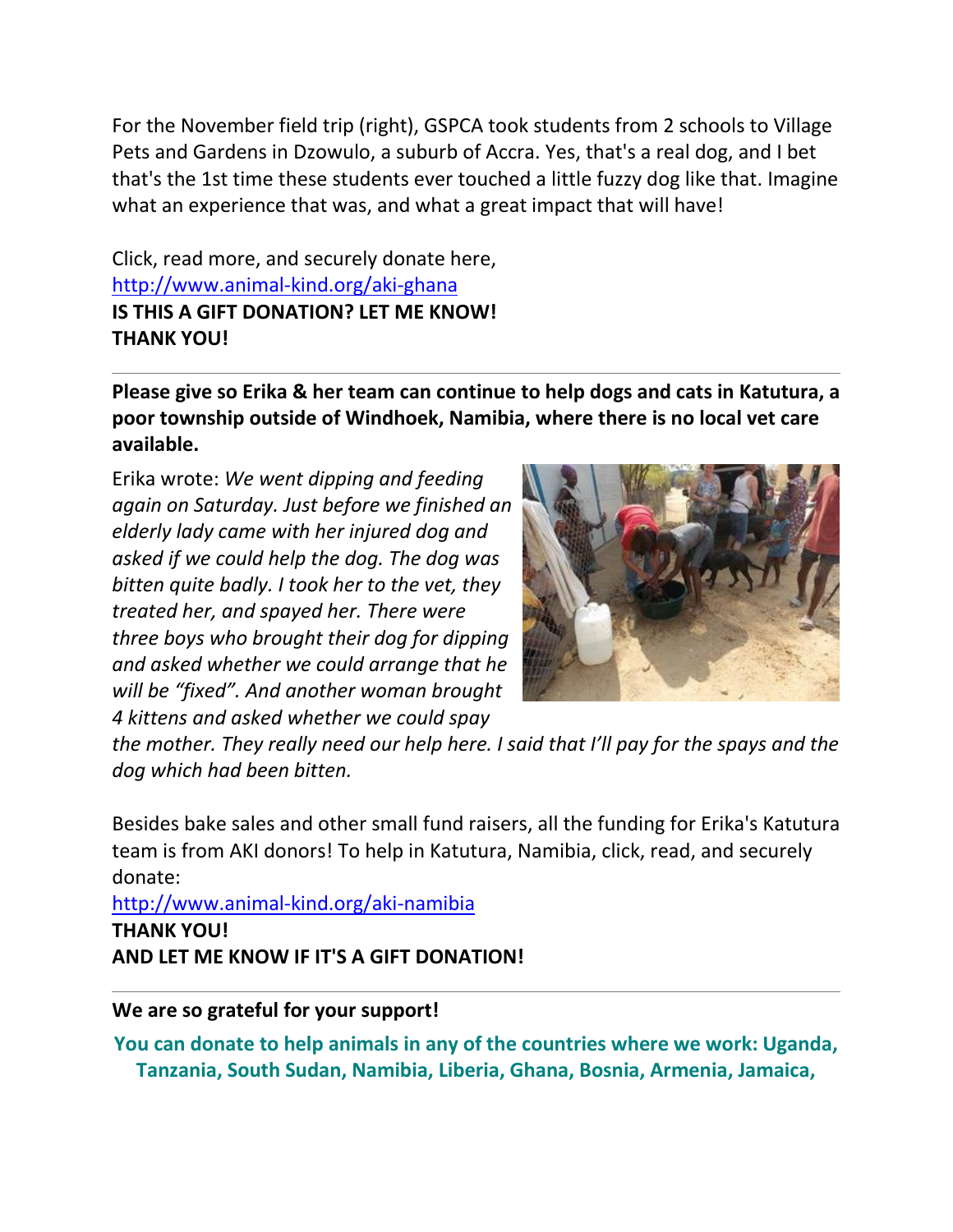# **Honduras, and Suriname. AKI always sends 100% of your donations to our partner organizations.**

### **WE AT AKI WISH YOU AND YOUR 2 AND 4-LEGGED FRIENDS AND FAMILY A VERY HAPPY HOLIDAY SEASON!**

**Karen Menczer, Director & the AKI Board karen@animal-kind.org 575-834-0908**

- Our most recent AKI Blog post is about Kingston Community Animal Welfare: [http://www.animal-kind.org/aki-blog](http://cts.vresp.com/c/?AnimalKindInternatio/9b3d1eb5ee/f33df9aebc/5c41926689)
- AKI's LoveAnimals' crowdfunding project for Save the Animals-Armenia has \$650 to go to be fully funded and to guarantee the 180 dogs at the SAA shelter will have plenty of food over the winter months! [https://www.loveanimals.org/campaigns/help-armenias](http://cts.vresp.com/c/?AnimalKindInternatio/9b3d1eb5ee/f33df9aebc/9c8cef1a84)[dogs/5807d7477a58948d33f686d6](http://cts.vresp.com/c/?AnimalKindInternatio/9b3d1eb5ee/f33df9aebc/9c8cef1a84)
- **A gift to any of our partner organizations goes a long way toward helping dogs and cats, donkeys and horses in some of the poorest countries!**

#### **Here's the plan for raising money for Uganda SPCA to purchase land:**

- GlobalGiving: We're trying to raise about 50% of the cost of land on the GlobalGiving website. The GlobalGiving project can remain on the GG website until funded. Although the fees are higher than other crowdfunding sites, GG also works hard to advertise their charitable giving program, reaching individuals and companies that AKI and USPCA would be unable to reach without them.
- Other crowdfunding: We'll fund raise through another crowdfunding site (TBD). Most crowd funding sites recommend short timeframes, so we may use more than one over the 2-or more years we expect it to take to raise the money.
- AKI website: Of course, we'll accept donations through the AKI website, and as always, we'll send 100% of your designated donation.